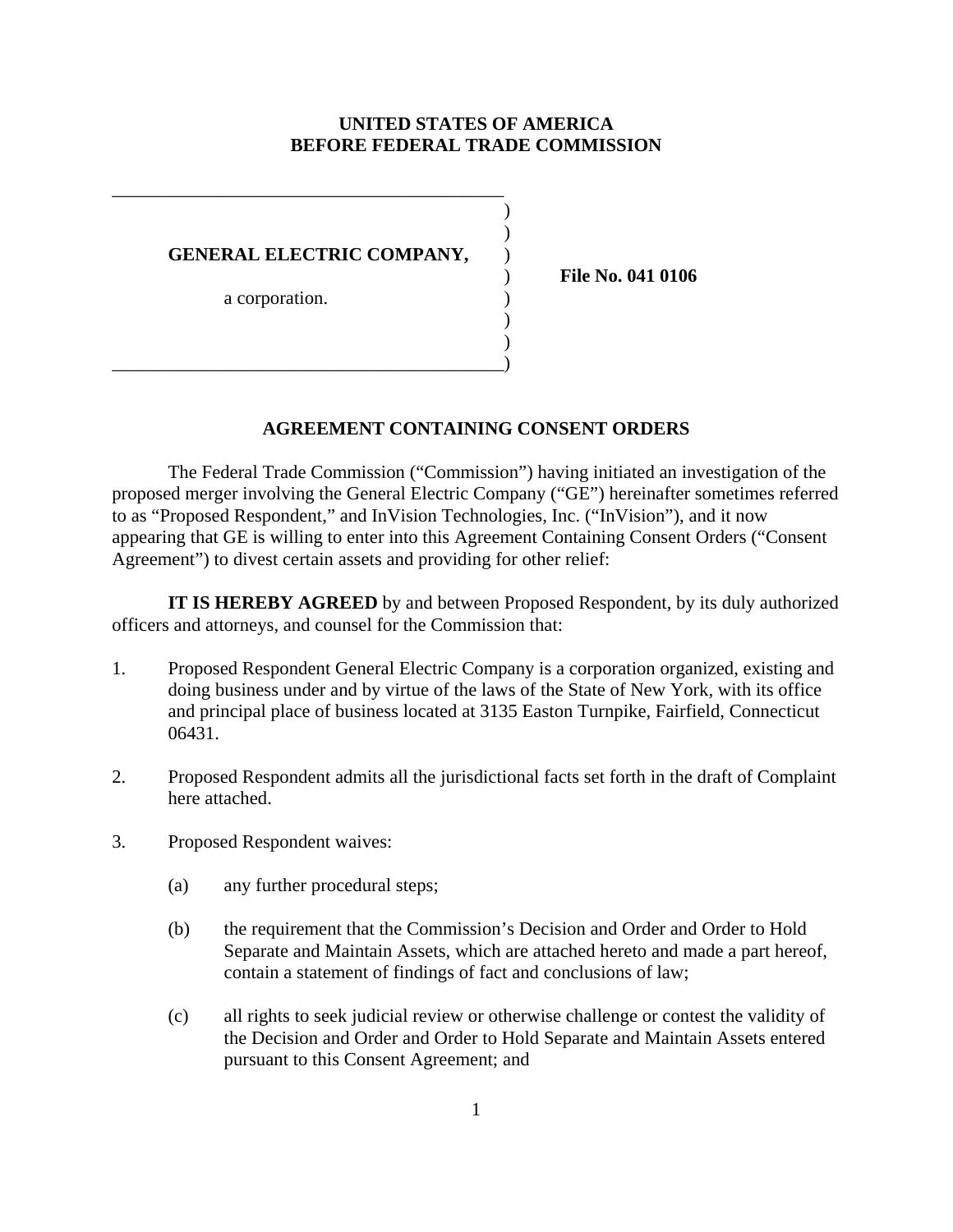- (d) any claim under the Equal Access to Justice Act.
- 4. Because there may be interim competitive harm, the Commission may issue its Complaint and an Order to Hold Separate and Maintain Assets in this matter at any time after it accepts the Consent Agreement for public comment.
- 5. Within ten (10) Business Days of the date this Consent Agreement is signed by Proposed Respondent, the Proposed Respondent shall submit an initial report, pursuant to Commission Rule 2.33, 16 C.F.R. § 2.33, and subsequent reports every thirty (30) days thereafter until the Decision and Order becomes final or the required divestiture is accomplished, whichever is earlier, signed by the respective Proposed Respondent, setting forth in detail the manner in which the Proposed Respondent has complied and will comply with the Order to Hold Separate and Maintain Assets and the Decision and Order. Such reports will not become part of the public record unless and until the accompanying Consent Agreement and the Decision and Order are accepted by the Commission for public comment.
- 6. This Consent Agreement shall not become part of the public record of the proceeding unless and until it is accepted by the Commission. If this Consent Agreement is accepted by the Commission, it, together with the Complaint contemplated thereby, will be placed on the public record for a period of thirty (30) days and information in respect thereto publicly released. The Commission thereafter may either withdraw its acceptance of this Consent Agreement and so notify Proposed Respondent, in which event it will take such action as it may consider appropriate, or issue or amend its Complaint (in such form as the circumstances may require) and issue its Decision and Order, in disposition of the proceeding.
- 7. This Consent Agreement is for settlement purposes only and does not constitute an admission by Proposed Respondent that the law has been violated as alleged in the draft Complaint here attached, or that the facts as alleged in the draft Complaint, other than jurisdictional facts, are true.
- 8. This Consent Agreement contemplates that, if it is accepted by the Commission, the Commission may (1) issue and serve its Complaint corresponding in form and substance with the draft of Complaint here attached, (2) issue and serve its Order to Hold Separate and Maintain Assets, and (3) make information public with respect thereto. If such acceptance is not subsequently withdrawn by the Commission pursuant to the provisions of Commission Rule 2.34, 16 C.F.R. § 2.34, the Commission may, without further notice to the Proposed Respondent, issue the attached Decision and Order containing the following order to divest in disposition of the proceeding. When final, the Decision and Order and the Order to Hold Separate and Maintain Assets shall have the same force and effect and may be altered, modified or set aside in the same manner and within the same time provided by statute for other orders. The Decision and Order and Order to Hold Separate and Maintain Assets shall become final upon service. Delivery of the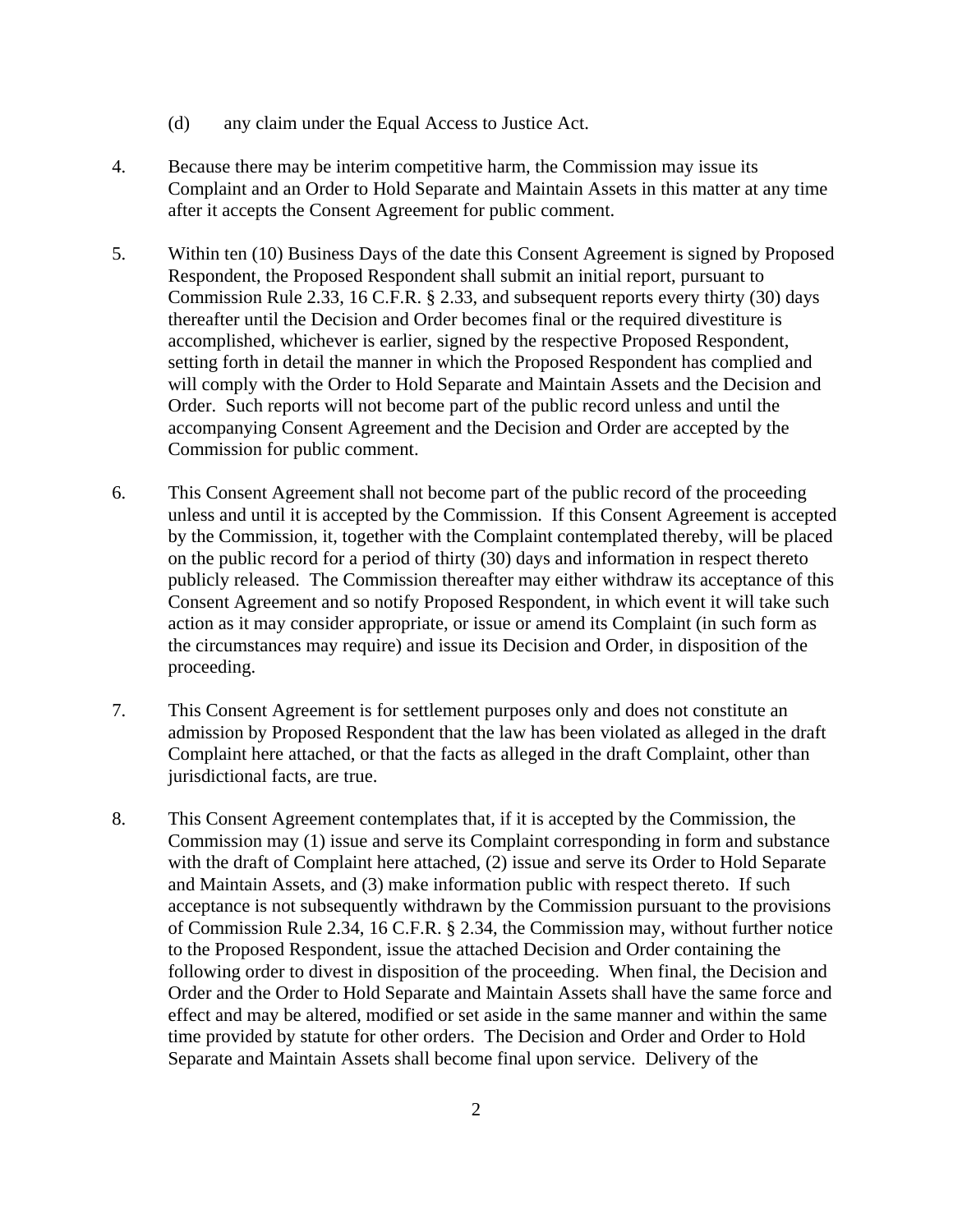Complaint, the Decision and Order, and the Order to Hold Separate and Maintain Assets to Proposed Respondent's United States counsel by any means specified in Commission Rule 4.4(a), 16 C.F.R. § 4.4(a), shall constitute service. Proposed Respondent waives any right they may have to any other manner of service. Proposed Respondent also waives any right they may otherwise have to service of any Appendices incorporated by reference in the Decision and Order, and agree that they are bound to comply with and will comply with the Decision and Order to the same extent as if they had been served with copies of the Appendices, where Proposed Respondent is already in possession of copies of such Appendices. The Complaint may be used in construing the terms of the Decision and Order and Order to Hold Separate and Maintain Assets, and no agreement, understanding, representation, or interpretation not contained in the Decision and Order, Order to Hold Separate and Maintain Assets, or the Consent Agreement may be used to vary or contradict the terms of the Decision and Order or Order to Hold Separate and Maintain Assets.

- 9. By signing this Consent Agreement, Proposed Respondent represents and warrants that it can comply with the provisions of, and can accomplish the full relief contemplated by, the attached Decision and Order and the Order to Hold Separate and Maintain Assets, and that all parents, subsidiaries, affiliates, and successors necessary to effectuate the full relief contemplated by this Consent Agreement are parties to the Consent Agreement.
- 10. Proposed Respondent has read the proposed Complaint, Decision and Order, and Order to Hold Separate and Maintain Assets contemplated hereby. Proposed Respondent understands that once the Decision and Order and Order to Hold Separate and Maintain Assets have been issued, it will be required to file one or more compliance reports showing that it has fully complied with the Decision and Order and Order to Hold Separate and Maintain Assets. Proposed Respondent agrees to comply with the terms of the Decision and Order and the Order to Hold Separate and Maintain Assets, as applicable, from the date it signs this Consent Agreement. Proposed Respondent further understands that it may be liable for civil penalties in the amount provided by law for each violation of the Decision and Order and of the Order to Hold Separate and Maintain Assets, as applicable, after they become final.